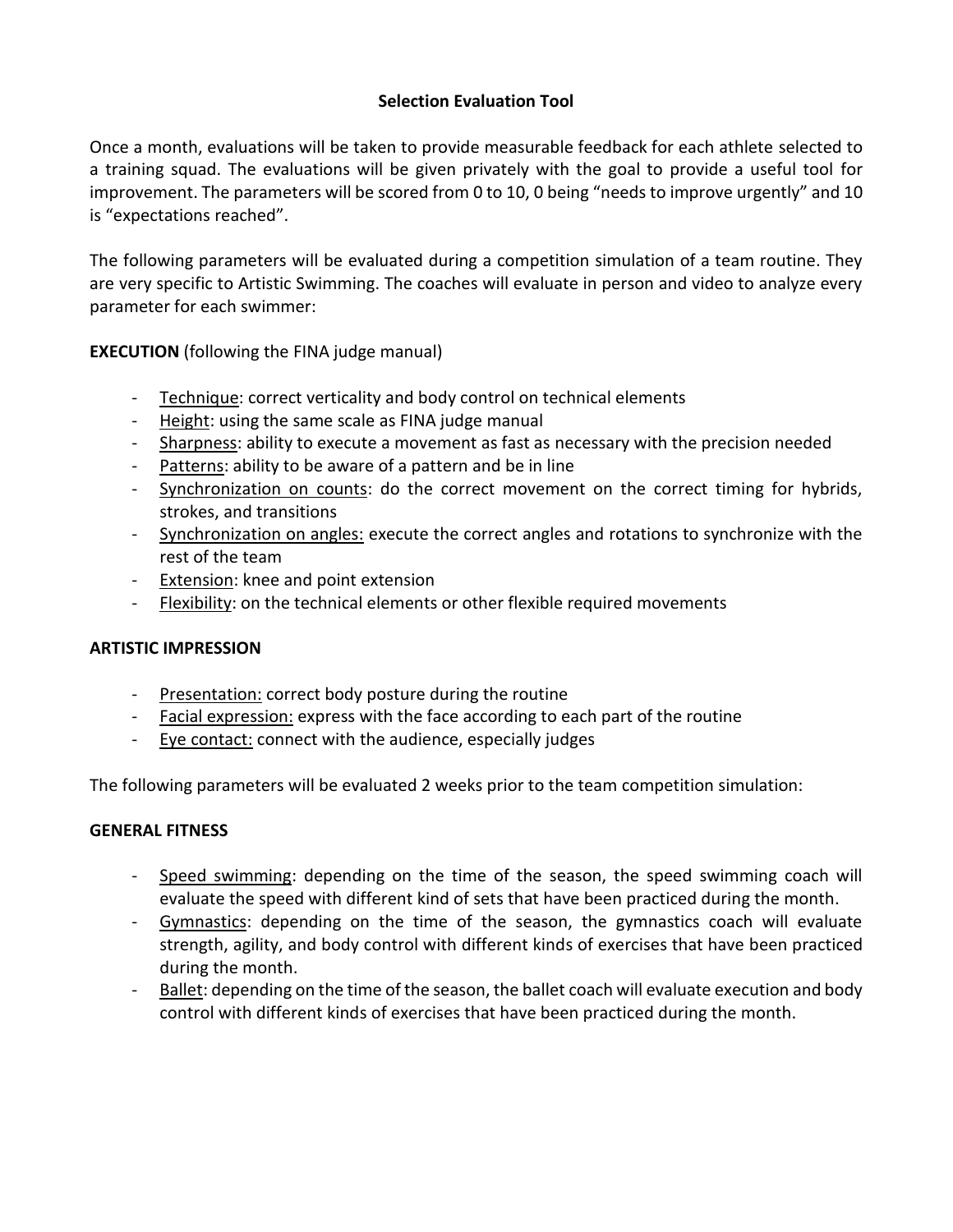The following parameters will be evaluated during the entire month to offer the highest level of consistency:

# **ATTITUDE**

- Coachability: Being open to corrections and not taking them personally (for example, rolling eyes). Be open to continuous personal improvement.
- Problem-solving mindset: In front of a difficult situation, look for a solution instead of complaining. Flexibility and adaptability to make it work regardless of the circumstances. Ask for help if necessary: "I want to know how" rather than "I can't".
- Proactive: Volunteering for the progress of the team, help on the common goal, giving ideas, being interactive with your coaches and with each other and taking responsibility for your personal improvement.
- Self-Discipline: Focus, dedication, and strong determination on your part to do what you should, as close as you can to reach your maximum potential.
- Respect: The program, the teammates, and the coaches. Arriving on time, ready to train when practice starts. On time means changed and ready to start, not arriving when practice is scheduled to start. Responding to teammates and coaches with positive intent. Helping a teammate when needed and especially when asked. Following the guide of SafeSport. Hazing or bullying will not be tolerated in this team.
- Communication: Communicate to the coaches and teammates if any problem is affecting practice. Injuries should be communicated on time to make sure they do not get worse. No communication decreases the level of trust in a team. Verbalize any concern or situation to not create uncertainty in the team.
- Consistency: Maintaining all the points listed above, every day regardless of the personal situations and during the whole practice.

## **Final evaluation:**

Each swimmer will receive their scores on every parameter and in total to understand where the athlete needs to improve and/or continue to excel.